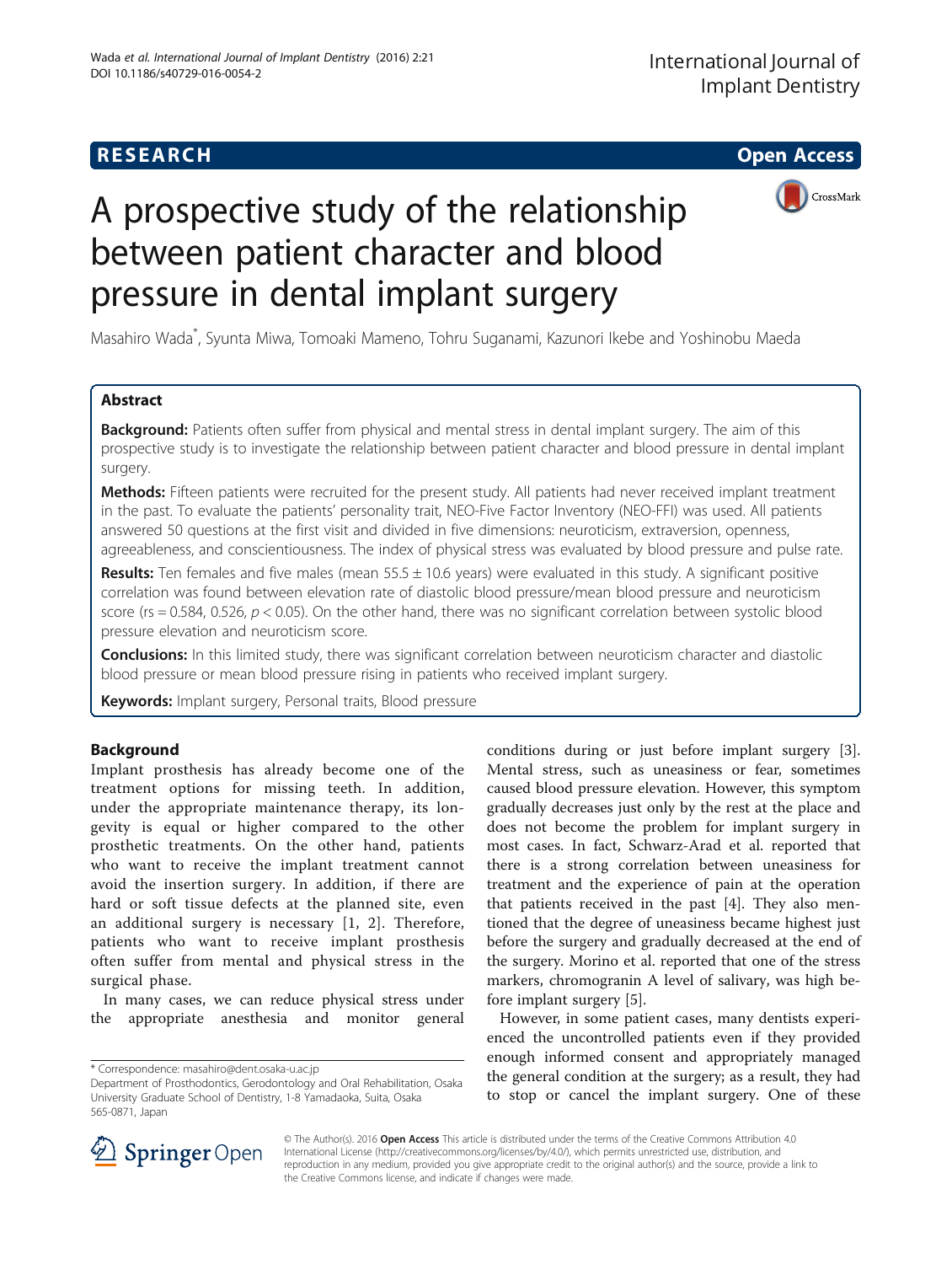| No.            | Sex                 | Age             | SBP (mmHg)       | DBP (mmHg)      | MDP (mmHg)       | PR (bpm)        | $RPP$ (bpm $\times$ mmHq) |  |
|----------------|---------------------|-----------------|------------------|-----------------|------------------|-----------------|---------------------------|--|
| First visit    |                     |                 |                  |                 |                  |                 |                           |  |
| $\mathbf{1}$   | Female              | 63              | 91               | 52              | 65.0             | 68              | 6188                      |  |
| $\overline{2}$ | Male                | 66              | 155              | 86              | 109.0            | 96              | 14,880                    |  |
| 3              | Female              | 36              | 110              | 65              | 80.0             | 70              | 7700                      |  |
| $\overline{4}$ | Male                | 54              | 139              | 92              | 107.7            | 70              | 9730                      |  |
| 5              | Male                | 59              | 130              | 80              | 96.7             | 65              | 8450                      |  |
| 6              | Female              | 41              | 100              | 70              | 80.0             | 72              | 7200                      |  |
| 7              | Female              | 62              | 105              | 80              | 88.3             | 76              | 7980                      |  |
| 8              | Male                | 72              | 130              | 90              | 103.3            | 67              | 8710                      |  |
| 9              | Female              | 69              | 148              | 88              | 108.0            | 84              | 12,432                    |  |
| 10             | Female              | 51              | 120              | 70              | 86.7             | 65              | 7800                      |  |
| $11\,$         | Male                | 68              | 110              | 70              | 83.3             | 73              | 8030                      |  |
| 12             | Female              | 46              | 115              | 65              | 81.7             | 65              | 7475                      |  |
| 13             | Female              | 53              | 109              | 76              | 87.0             | 72              | 7848                      |  |
| 14             | Female              | 66              | 135              | 65              | 88.3             | 74              | 9990                      |  |
| 15             | Female              | 59              | 117              | 80              | 92.3             | 66              | 7722                      |  |
|                | Mean (SD)           | $57.6 \pm 10.3$ | $121.2 \pm 17.5$ | $74.9 \pm 10.9$ | $90.4 \pm 12.1$  | $72.2 \pm 8.3$  | 8809.0 ± 2224.0           |  |
|                | Just before surgery |                 |                  |                 |                  |                 |                           |  |
| $\mathbf{1}$   | Female              | 63              | 124              | 65              | 84.7             | 70              | 8680                      |  |
| $\overline{2}$ | Male                | 66              | 175              | 98              | 123.7            | 103             | 18,025                    |  |
| 3              | Female              | 36              | 128              | 81              | 96.7             | 108             | 13,824                    |  |
| $\overline{4}$ | Male                | 54              | 141              | 92              | 108.3            | 84              | 11,844                    |  |
| 5              | Male                | 59              | 143              | 99              | 113.7            | 63              | 9009                      |  |
| 6              | Female              | 41              | 133              | 90              | 104.3            | 78              | 10,374                    |  |
| 7              | Female              | 62              | 156              | 91              | 112.7            | 76              | 11,856                    |  |
| 8              | Male                | 72              | 116              | 74              | 88.0             | 61              | 7076                      |  |
| 9              | Female              | 69              | 198              | 117             | 144.0            | 86              | 17,028                    |  |
| 10             | Female              | 51              | 118              | 76              | 90.0             | 77              | 9086                      |  |
| 11             | Male                | 68              | 148              | 83              | 104.7            | 80              | 11,840                    |  |
| 12             | Female              | 46              | 131              | 75              | 93.7             | 66              | 8646                      |  |
| 13             | Female              | 53              | 132              | 82              | 98.7             | 75              | 9900                      |  |
| 14             | Female              | 66              | 159              | 96              | 117.0            | 76              | 12,084                    |  |
| 15             | Female              | 59              | 145              | 90              | 108.3            | 63              | 9135                      |  |
|                | Mean (SD)           | $57.6 \pm 10.3$ | $143.0 \pm 21.3$ | $87.1 \pm 12.4$ | $105.7 \pm 14.9$ | $77.7 \pm 13.6$ | $11,227.1 \pm 3108.0$     |  |

<span id="page-1-0"></span>Table 1 Overview of the patients' data. All indexes were elevated just before the implant surgery

reasons is thought to be the influence of the patient's character. Pavek et al. concluded that mean levels of blood pressure of 85 men during a whole day are slightly affected by particular personality traits [\[6](#page-4-0)]. Pilqrim et al. also mentioned that acute anxiety or uneasiness can lead to a transient rise in blood pressure [[7\]](#page-4-0). However, there are few reports about these relationships in dental treatment, especially in implant treatment. The aim of this study is to investigate the relationship between patient character and blood pressure in dental implant surgery.

#### **Methods**

Fifteen patients were recruited for the present study. All the patients had never received implant treatment in the past. The patients were not accepted into this study if they met any of the following exclusion criteria: (1) experience of implant treatment in the past, (2) general contraindications to implant surgery, (3) moderate or severe hypertension or cardiovascular system disease, and (4) mental disease. All the patients were informed about the purpose of this study and provided their signed informed consent.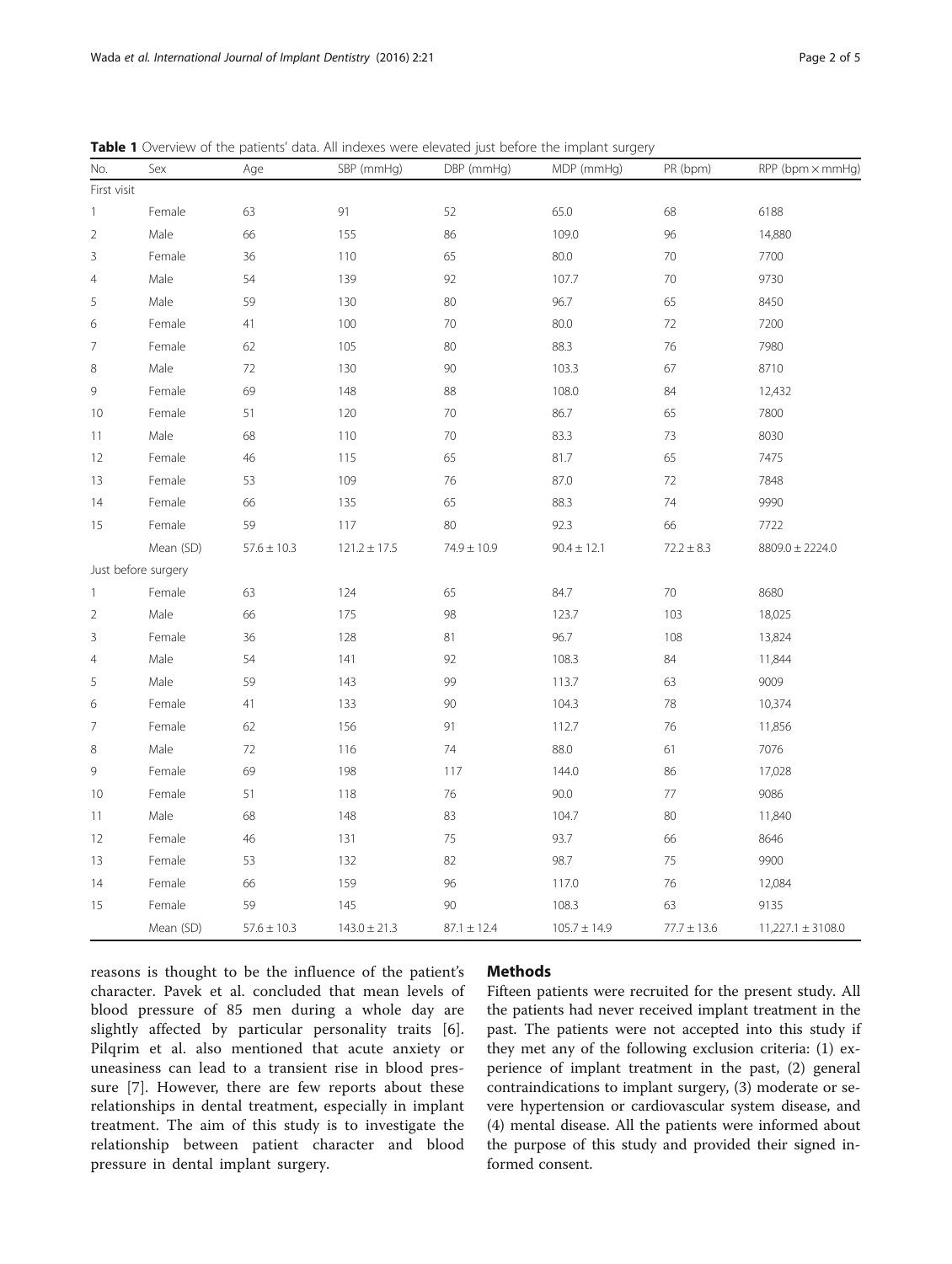To evaluate the patients' personality trait, NEO-Five Factor Inventory (NEO-FFI) was used. All the patients answered 50 questions at the first visit and scored 0– 40 in five dimensions: neuroticism, extraversion, openness, agreeableness, and conscientiousness. The index of physical stress was evaluated by blood pressure and pulse rate. All the patients' blood pressure (systolic blood pressure (SBP), diastolic blood pressure (DBP), mean blood pressure (MBP)) and pulse rate (PR) were measured by a biological information monitor (Moneo BP-A308, OMRON COLIN Co., Tokyo, Japan) at the first visit, entering into the operation room without local anesthesia given before and after the surgery. Elevation rates (ER) of each blood pressure and PR were calculated. Rate pressure product (RPP) was also calculated by SBP and PR.

All the patients received implant surgery under local anesthesia (2 % lignocaine with 1:80,000 epinephrine; DENTSPLY International Inc., PA, USA), and a one- or two-stage surgical approach was selected according to the initial torque values and resonance frequency analysis (RFA). Screw-type dental implants (GENESiO Plus, GC Company, Tokyo, Japan) were used in all the patients.

SBP\_ER, DBP\_ER, MBP\_ER, PR\_ER, and RPP\_ER and five dimensions of NEO-FFI were used as correlated variables. For statistical analysis, Spearman's rank correlation was used and  $p < 0.05$  was considered statistically significant.

This study was approved by the Ethics Committee of Osaka University Graduate School of Dentistry (H24-E16-1).

## Results

Ten females and five males (mean  $55.5 \pm 10.6$  years) were evaluated in this study (Table [1](#page-1-0)). Tables 2 and [3](#page-3-0) show the patients' blood pressure, pulse rate, and NEO-FFI scores. Average values of blood pressure and pulse rate at the first visit were 121.2 mmHg; SBP, 74.9 mmHg; DBP, 90.4 mmHg; MBP, 81.6 bpm; PR, RPP, 9791 bpm × mmHg and 143.0 mmHg; SBP, 87.1 mmHg; DBP, 105.7 mmHg; MBP, 69.0 bpm; PR, RPP, 9859 bpm × mmHg just before the surgery. A significant positive correlation was found between DBP\_ER/MBP\_ER and neuroticism score (rs = 0.584, 0.526,  $p < 0.05$ ). There was no significant correlation, but the same tendency was found with extraversion score (rs =  $-0.478$ ,  $-0.499$ ,  $p = 0.072$ , 0.058) in DBP ER and MBP ER. On the other hand, there were no significant correlation between SBP\_ER, PR\_ER, RPP\_ER, and neuroticism and extraversion scores. In addition, other personality traits have no correlation with blood pressure, pulse rate, and RPP (Table [4\)](#page-3-0).

## **Discussion**

The blood pressure is considered to be affected by many factors, including physical and psychological stress in dental treatment. From a physical aspect, there are many reports about the relationship between blood pressure and local anesthesia or pain [[8](#page-4-0)–[11](#page-4-0)].

In fact, Tsuchihashi et al. reported that there was a correlation between increased blood pressure and infiltrated anesthesia amount [[12\]](#page-4-0).

On the other hand, there are not so many studies about the blood pressure change affected by the psychological aspect.

In this study, we found that neuroticism is significantly correlated with DBP and MBP increase. Ploubidis et al. reported that a person with a high degree of neuroticism assessed with the Eysenck Personality Inventory tended to self-select situations likely to lead to adversity and distress [[13\]](#page-4-0). Guasti et al. also found that there was a positive correlation between provoked stress and blood pressure change using mental arithmetic stress test [\[14](#page-4-0)]. In addition, Eli et al. found that a patient's anxiety was highest immediately before a surgical procedure compared to immediately post-operatively and at 4 weeks post-operative follow-up [\[15\]](#page-4-0). These results are similar to our findings. It is thought that increase of blood pressure sometimes causes hematoma formation and increases circulation blood volume. As a result, the burden to physical condition including cardiac function is expected. Rate pressure product (RPP), which had no

Table 2 Elevation rate (ER) of each index. Blood pressure just before the surgery rose around 20 %

|                | Elevation rate |                                                                          |         |        |                 |  |  |  |
|----------------|----------------|--------------------------------------------------------------------------|---------|--------|-----------------|--|--|--|
| No.            | SBP (%)        | DBP (%)                                                                  | MDP (%) | PR (%) | RPP (%)         |  |  |  |
| $\mathbf{1}$   | 36.3           | 25.0                                                                     | 30.3    | 2.9    | 40              |  |  |  |
| $\overline{2}$ | 12.9           | 14.0                                                                     | 13.5    | 7.3    | 21              |  |  |  |
| 3              | 16.4           | 24.6                                                                     | 20.8    | 54.3   | 80              |  |  |  |
| 4              | 1.4            | $0.0\,$                                                                  | 0.6     | 20.0   | 22              |  |  |  |
| 5              | 10.0           | 23.8                                                                     | 17.6    | $-3.1$ | 7               |  |  |  |
| 6              | 33.0           | 28.6                                                                     | 30.4    | 8.3    | 44              |  |  |  |
| 7              | 48.6           | 13.8                                                                     | 27.5    | 0.0    | 49              |  |  |  |
| 8              | $-10.8$        | $-17.8$                                                                  | $-14.8$ | $-9.0$ | $-19$           |  |  |  |
| 9              | 33.8           | 33.0                                                                     | 33.3    | 2.4    | 37              |  |  |  |
| 10             | $-1.7$         | 8.6                                                                      | 3.8     | 18.5   | 16              |  |  |  |
| 11             | 34.5           | 18.6                                                                     | 25.6    | 9.6    | 47              |  |  |  |
| 12             | 13.9           | 15.4                                                                     | 14.7    | 1.5    | 16              |  |  |  |
| 13             | 21.1           | 7.9                                                                      | 13.4    | 4.2    | 26              |  |  |  |
| 14             | 17.8           | 47.7                                                                     | 32.5    | 2.7    | 21              |  |  |  |
| 15             | 23.9           | 12.5                                                                     | 17.3    | $-4.5$ | 18              |  |  |  |
|                |                | Mean (SD) $19.1 \pm 15.6$ $17.4 \pm 14.6$ $17.8 \pm 13.0$ $7.6 \pm 15.0$ |         |        | $28.3 \pm 22.5$ |  |  |  |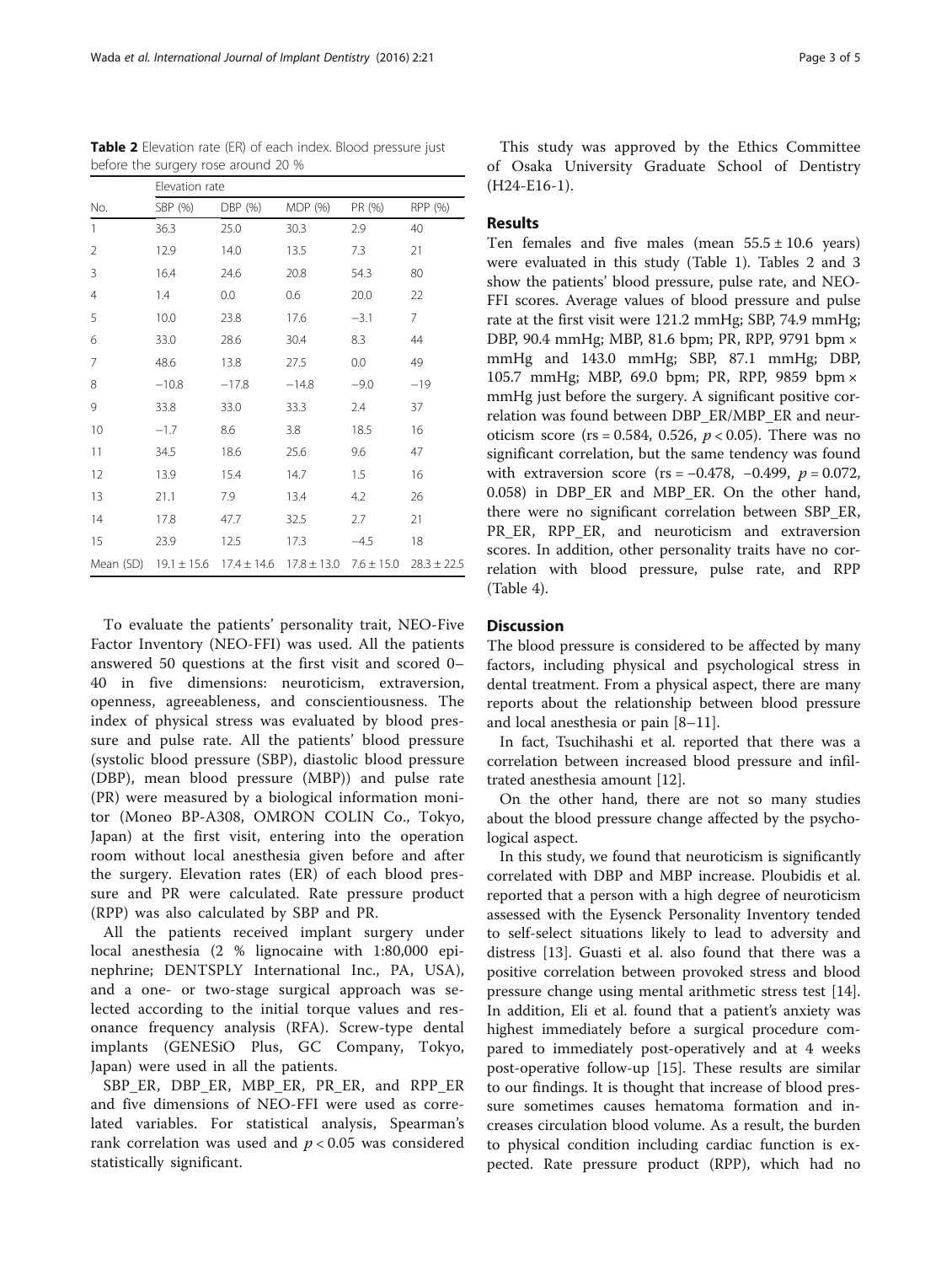| Neuroticism<br>27<br>14<br>23 | Extraversion<br>20<br>27 | Openness<br>27<br>35 | Agreeableness<br>32 | Conscientiousness<br>26 |
|-------------------------------|--------------------------|----------------------|---------------------|-------------------------|
|                               |                          |                      |                     |                         |
|                               |                          |                      |                     |                         |
|                               |                          |                      | 24                  | 30                      |
|                               | 28                       | 25                   | 34                  | 27                      |
| 19                            | 30                       | 28                   | 30                  | 19                      |
| 33                            | 10                       | 23                   | 30                  | 27                      |
| 22                            | 25                       | 32                   | 30                  | 18                      |
| 19                            | 27                       | 30                   | 30                  | 28                      |
| 14                            | 32                       | 25                   | 29                  | 28                      |
| 32                            | 23                       | 24                   | 25                  | 28                      |
| 24                            | 24                       | 34                   | 36                  | 26                      |
| 17                            | 29                       | 30                   | 29                  | 33                      |
| 15                            | 35                       | 33                   | 37                  | 38                      |
| 9                             | 28                       | 30                   | 41                  | 31                      |
| 20                            | 21                       | 34                   | 25                  | 21                      |
| 20                            | 15                       | 26                   | 30                  | 32                      |
| $20.6 \pm 6.4$                | $25.6 \pm 6.3$           | $29.3 \pm 3.8$       | $30.9 \pm 4.5$      | $27.1 \pm 5.1$          |
|                               |                          |                      |                     |                         |

<span id="page-3-0"></span>Table 3 NEO-FFI score of the patients. This questionnaire can evaluate the patient's personal trait in five categories

correlation with personal traits in this study, is also a reliable predictor of myocardial oxygen consumption, and RPP >12,000 bpm × mmHg is associated with myocardial ischemia [\[16](#page-4-0)–[18\]](#page-4-0).

There were no severe problems during the implant surgery because the patients in this study did not have moderate or severe hypertension or cardiovascular system disease. However, we should pay enough consideration to elder people or patients who have these systemic diseases and neuroticism or extraversion character during implant surgery. Applications such as nitrous oxide or intravenous sedation may be desirable for these patients. In fact, Ichinobe et al. reported that intravenous sedation stabilized measureable changes in blood

pressure and pulse rate due to fear and anxiety about dental treatment [[19\]](#page-4-0).

On the other hand, there was no correlation between SBP and neuroticism character. For this reason, it is thought that the range of SBP is usually wide compared to DBP. However, there are some reports about the correlation between SBP and patients' personality trait [\[20](#page-4-0)]. Besides, the excessive rise in SBP during the operation may adversely affect the condition of the patients. Therefore, a further study about this relationship is necessary.

Measurement of a stress marker such as cortisol or amylase in saliva is one of the useful methods of stress evaluation. Umeanula reported that patients who

|  | Table 4 The correlation between personal traits and blood pressure. A significant positive correlation were found between DBP_ER/ |  |  |  |  |  |  |  |
|--|-----------------------------------------------------------------------------------------------------------------------------------|--|--|--|--|--|--|--|
|  | MBP ER and neuroticism score. In addition, there was the same tendency between DBP ER/MBP ER and extraversion score               |  |  |  |  |  |  |  |

|                           |                | Neuroticism | Extraversion | Openness | Agreeableness | Conscientiousness |
|---------------------------|----------------|-------------|--------------|----------|---------------|-------------------|
| SBP ER (%)                | rs             | 0.158       | $-0.272$     | $-0.047$ | $-0.055$      | 0.149             |
|                           | $\overline{p}$ | 0.575       | 0.327        | 0.869    | 0.847         | 0.596             |
| DBP_ER (%)                | rs             | $0.584**$   | $-0.478*$    | $-0.023$ | $-0.271$      | $-0.275$          |
|                           | р              | 0.022       | 0.072        | 0.934    | 0.328         | 0.322             |
| $MBP$ ER $(\%)$           | rs             | $0.526**$   | $-0.499*$    | $-0.077$ | $-0.299$      | $-0.201$          |
|                           | $\mathcal{D}$  | 0.044       | 0.058        | 0.784    | 0.279         | 0.472             |
| PR (%)                    | rs             | 0.050       | 0.250        | 0.334    | 0.200         | $-0.368$          |
|                           | р              | 0.859       | 0.368        | 0.224    | 0.474         | 0.177             |
| $RPP$ (bpm $\times$ mmHq) | rs             | 0.102       | 0.059        | $-0.011$ | 0.029         | $-0.122$          |
|                           | р              | 0.717       | 0.834        | 0.970    | 0.918         | 0.665             |

 $*$  <0.05; \*\* <0.1